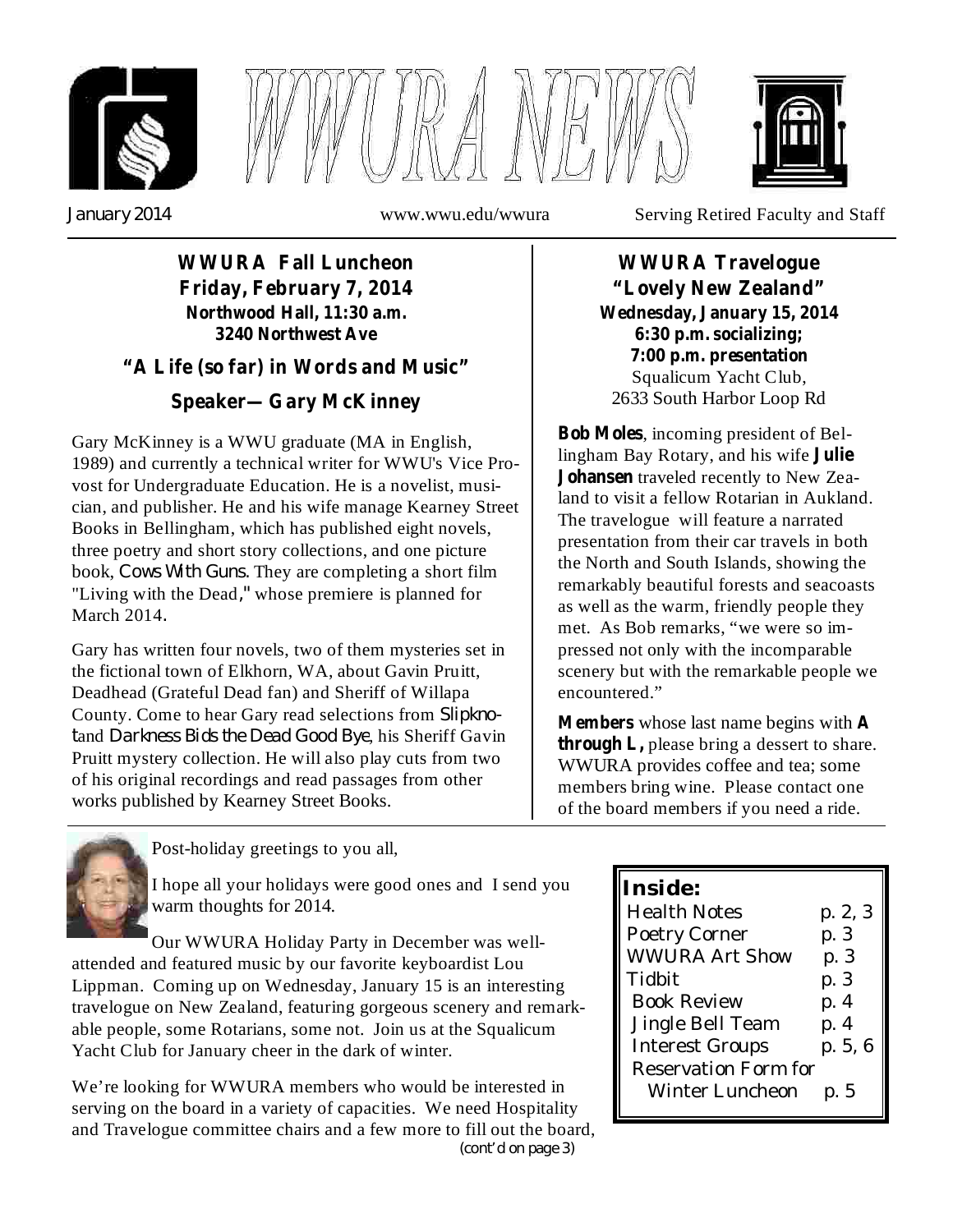### **January 2014 Health Notes by Evelyn Ames Have You Played Today?**

"What do most Nobel Laureates, innovative entrepreneurs, artists and performers, well-adjusted children, happy couples and families, and the most successfully adapted mammals have in common? They play enthusiastically throughout their lives" (Stuart Brown, National Institute of Play, www.nifplay.org). "Play is simultaneously a source of relaxation and stimulation for the brain and body. A sure (and fun) way to develop your imagination, creativity, problem-solving abilities, and mental health is to play with your romantic partner, officemates, children, grandchildren, and friends" (play and health\Play, Creativity, and Learning Why Play Matters for Kids and Adults.mht). "Play is often described as a time when we feel most alive, yet we often take it for granted and may completely forget about it. But play isn't a luxury—it's a necessity. Play is as important to our physical and mental health as getting enough sleep, eating well, and exercising. Play teaches us how to manage and transform our "negative" emotions and experiences. It supercharges learning, helps us relieve stress, and connects us to others and the world around us. Play can also make work more productive and pleasurable."

**Some reasons why we play** : to learn, create, pass time, for fun and joy, to feel challenged and to calm ourselves. The lifelong benefits of play, as written about by Gina Kemp, M.A., Melinda Smith, M.A., Bernie DeKoven, and Jeanne Segal, Ph.D., August 2013): are that play

- connects us to others, •
- fosters creativity, flexibility, and learning, (the "components of play include curiosity, discovery, novelty, risk-taking, trial and error, pretense, games, social etiquette, and other increasingly complex adaptive activities"), •
- is an antidote to loneliness, isolation, anxiety, and depression, •
- teaches us perseverance, •
- makes us happy, •
- " is one of the most effective tools for keeping relationships fresh and exciting", •
- helps us develop and improve our social skills, •
- teaches us how to cooperate with others, and •
- can heal emotional wounds. •

U.S. News and World Report (March 9, 2009) listed a top ten list of ways play contributes to mental and physical health (10 Reasons Play Can Make You Healthy, Happy, and More Productive): Play has been scientifically proved to be good for the brain. Play teaches us to use our imaginations. Rough-and-tumble play teaches us how to cooperate and play fair. Play helps us learn to be friends. Sometimes the best way to learn a complicated subject is to play with it. Kids do better academically when they have recess. Physical play delays mental decline in old age. A little play can help solve big problems. Playing at work is not just useful; it's essential. When we get play right, all areas of our lives go better.

"Despite the power of play, somewhere between childhood and adulthood, many of us stop playing. We exchange play for work and responsibilities. When we do have some leisure time, we're more likely to zone out in front of the TV or computer than to engage in creative, brain-stimulating play. By giving ourselves permission to play with the joyful abandon of childhood, we can continue to reap its benefits throughout life." (play and health\Play, Creativity, and Learning Why Play Matters for Kids and Adults.mht).

#### **Sources to consider** :

www.helpguide.org/life/creative\_play\_fun\_games.htm

www.ted.com/.../stuart\_brown\_says\_play\_is\_more\_than

Play Science: The Patterns of Play – Learn about the different ways human beings play, the roles these different patterns of play serve, and how we benefit from them. (National Institute for Play)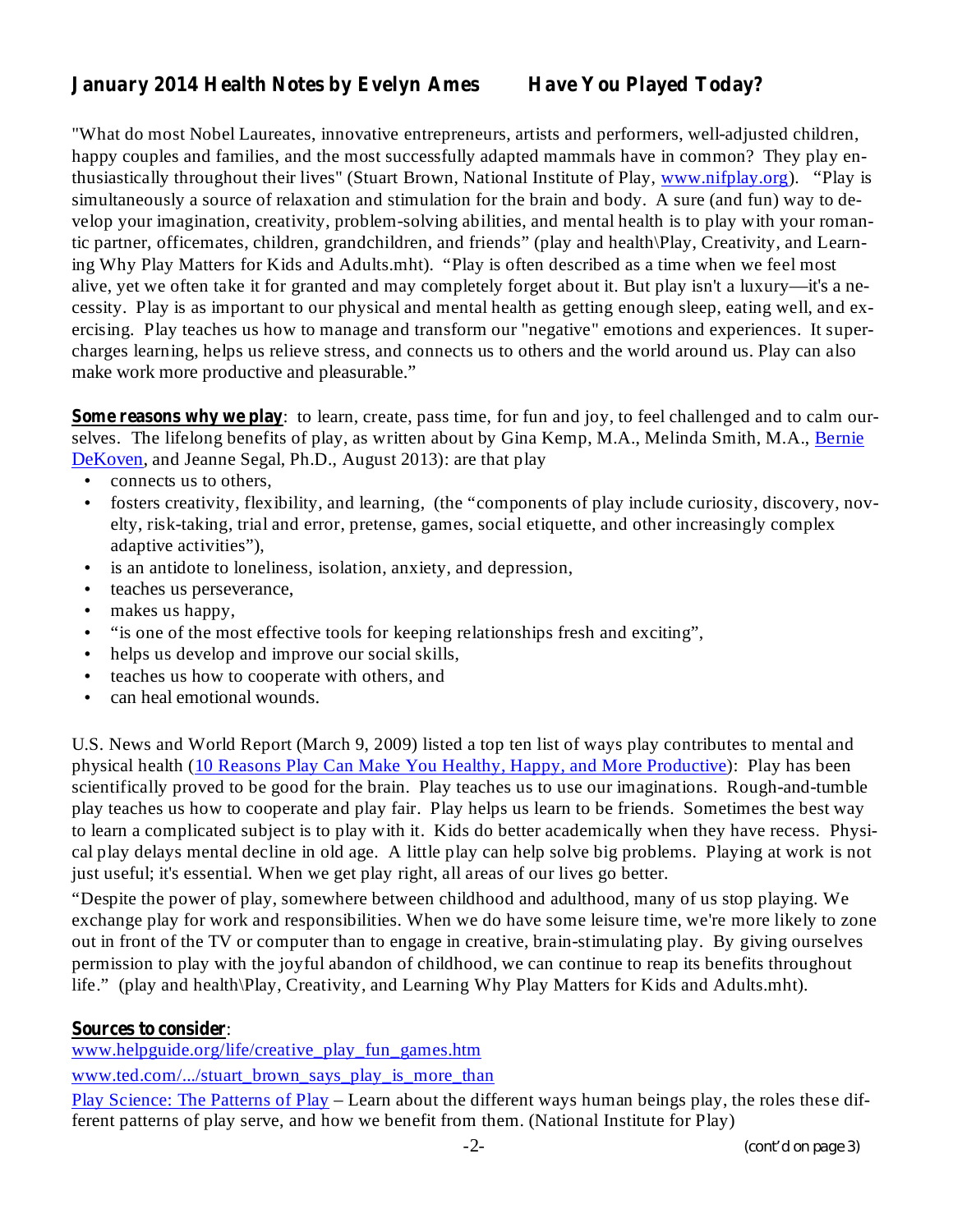### **Health Notes,** *cont'd from page 2*

The Value of Play I: The Definition of Play Provides Clues to Its Purposes – Psychologist Peter Gray discusses the purpose and benefits of play. (Psychology Today)The Value of Play II: How Play Promotes Reasoning in Children and Adults – Learn how playfulness can improve reasoning and problem-solving skills. (Psychology Today)

Leisure Play Is Important for Human Collaboration – Article describes how play teaches human beings to cooperate and curbs tendencies towards aggression and dominance. (PsychCentral) National Institute for Play (www.nifplay.org )

## **President's Message,** *cont'd from page 1*

both faculty and staff. Our monthly board meetings, held on the first Tuesday at 10:30 are informal and lots of fun. Getting involved is a great way to stay in touch with university friends and others – we have several members, including past board members, who are friends of the university but not necessarily former employees. All are welcome. Please contact me at lmasland@comcast.net if you are interested.

**- Lynne Masland** Have a Happy New Year and see you in January.

# **WWURA Artists Invited to Enter the 20th Annual WWU Employee Art Show, March 10-21, 2014**

WWURA artists and craftspeople in all media are invited to enter the 20th Annual WWU Employee Art Show, which runs this year for two weeks, March 10-21. The show opens with a reception from 11 a.m. to 5:30 p.m. on Monday, March 11 in VU 565. Exhibit hours are 11-4, Mondays through Fridays.

Deadline for entries is February 26. For entry forms and event details, please visit the website at: http://www.wwu.edu/artscraftsshow/

The show is in its 20th year, thanks to the dedicated efforts of co-chairs Nancy Phillips, executive assistant to the Vice President for Business and Financial Affairs, and Linda Strock (retired), who have provided the organizing energy and enthusiasm for two decades.

## **Poetry Corner**

#### **Oregon Coast Rainbow Birthing**

Clouded dusk, sun on the go, I look up from waves to see

an unexpected rainbow inside another -- mirrored golds

purples, forest greens reaching up from underneath.

I cease to breathe, hope to see yet one more,

emerging tiny, mostly pink, nuzzling for a bit of sky

before, like shrouded sun, vanishing into hungry night.

> **Timothy Pilgrim** - (unpublished)

## **Tidbit**

by Lynne Masland, with cover illustration by the poet, is newly available *A Cup of Tea: Collected Poems* at Village Books or from the author at lmasland@comcast.net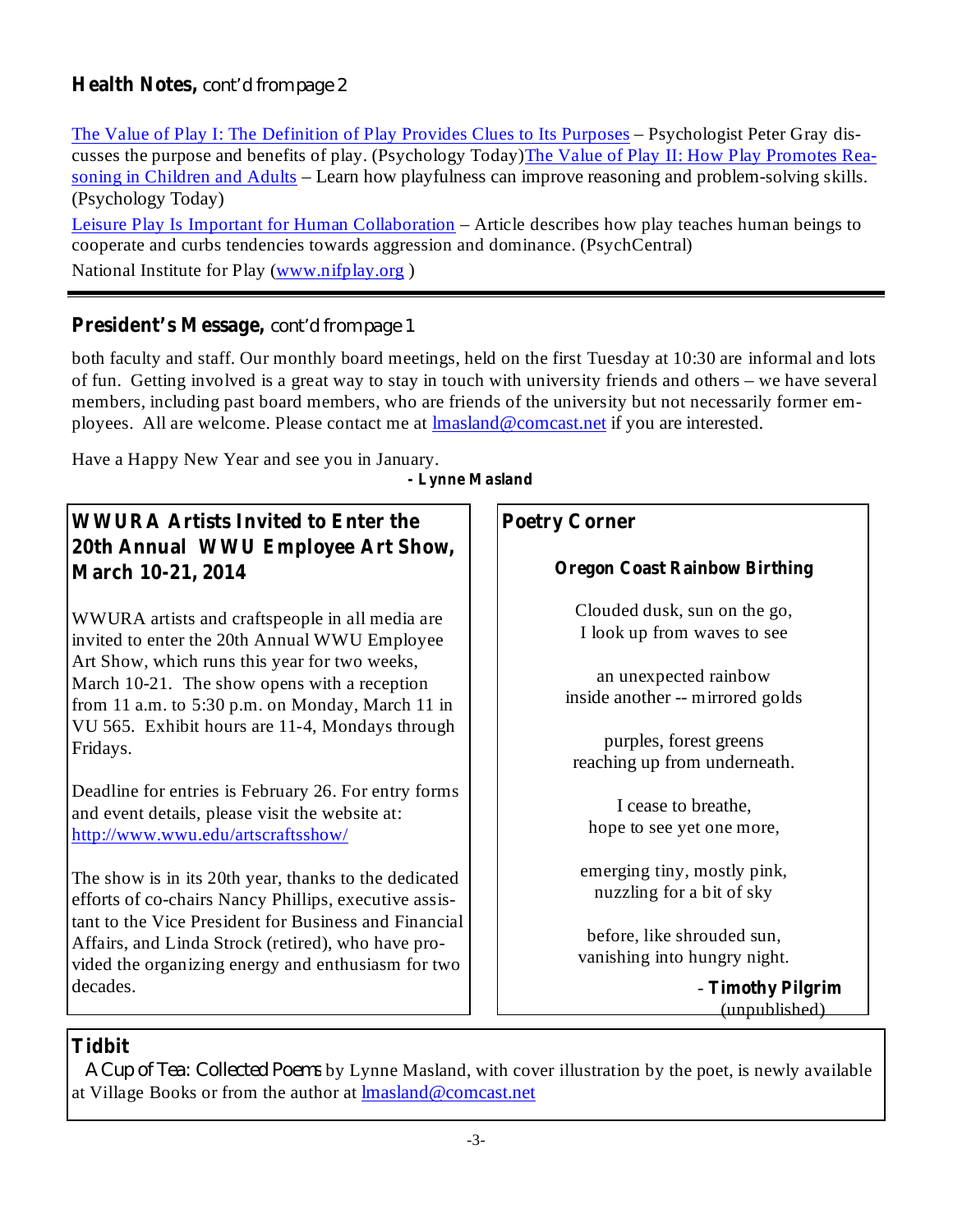#### *My Promised Land* **by Ari Shavit: A Review**

*My Promised Land* has been called a memoir, a history, an analysis, a meditation. It is all of those. Shavit, a journalist for the Israeli newspaper *Haaretz*, has deep roots in Israel. Two of his great grandfathers were of the 1890's founding generation of Zionism. His grandfather was one of the developers of Israel's education system. His father was a scientist in the program that developed Israel's nuclear capability.

Instead of developing the history of Israel in a step-by-step narrative, Shavit dives deeply into the experience of several seminal developments in its history. The first is the founding and development of the first excitingly successful kibbutz, Ein Harod, now deteriorating.. He is able to dive deeply because he has long family connections with it, because he has read, in the kibbutz archive, the journals of the 20 something year olds who were its first members. Shavit gives his readers a sense of what it must have been like to share in the creation of something so new and promising.

Shavit does not shy away from recognizing and narrating the wrongs that Israelis have done to the Arab, Palestinian population. One prominent example is the conquering of Lydda during the 1948 War of Independence, with the consequent expulsion of the Arabs of Lydda by forcing them (men, women, children) to march the 17 kilometers to the Arab Legion lines during one of the hottest days of the year. Many marchers died of exhaustion and dehydration.

The chapter on the development of Israel's nuclear capability is fascinating. First of all, Israel has never acknowledged that it has a nuclear capability, yet Shavit gives his readers the background for Ben Gurion's disputed decision to build "the bomb" and a fairly detailed history of that development at Dimona in the Negev Desert. He also writes that he "cleared this chapter with the Israeli censor." The accuracy and authenticity of his narration derives from an extensive interview with "the director general of Dimona."

Other chapters narrate the conscious development of Masada into a guiding metaphor for what Zionism must be and do, the clever establishment of the first settlement, the occupation of the West Bank, and more. In all of this Shavit celebrates the strength, determination, intelligence, endurance of the Jews of Israel. He also recognizes that Israel is flawed—by its failure to "see" the Palestinians, by its occupying the West Bank, by its building of The Wall. The combination of these things he calls "tragic."

In all of it, Shavit renders the multi-faceted, difficult history of Israel as an epic achievement. He ends this personal and public journey through the history of Israel with faith that Israel will be true to its better self and find peace with the Palestinians.

I recommend this book wholeheartedly.

#### **Bob McDonnell** -

#### **WWURA 2013 Jingle Bell Run/Walk Team** .

Many thanks to the following who contributed to our team: Anne Brown, Pat Clark, Barbara and Mel Davidson, the late Jerry Flora, Rosemary Flora, Chris and George Gerhold, Julie Gorrell, Mary Hawk, Lynne Masland, Ingeborg Paulus, Roy Potter, Carol Radke, Charlie Way, Margaret Woll, and Lina Zeine. We raised \$900 for Arthritis Foundation education and research programs.

#### **-Evelyn Ames**

**Information item:** Saturday, January 25 (9:30-12:30) is an Arthritis Foundation program on selfmanagement strategies for living a healthier life with chronic pain (presenters are Cindy Brinn, R.D. and Richard Scholtz) at St. Luke's Community Health Education Center (Room A).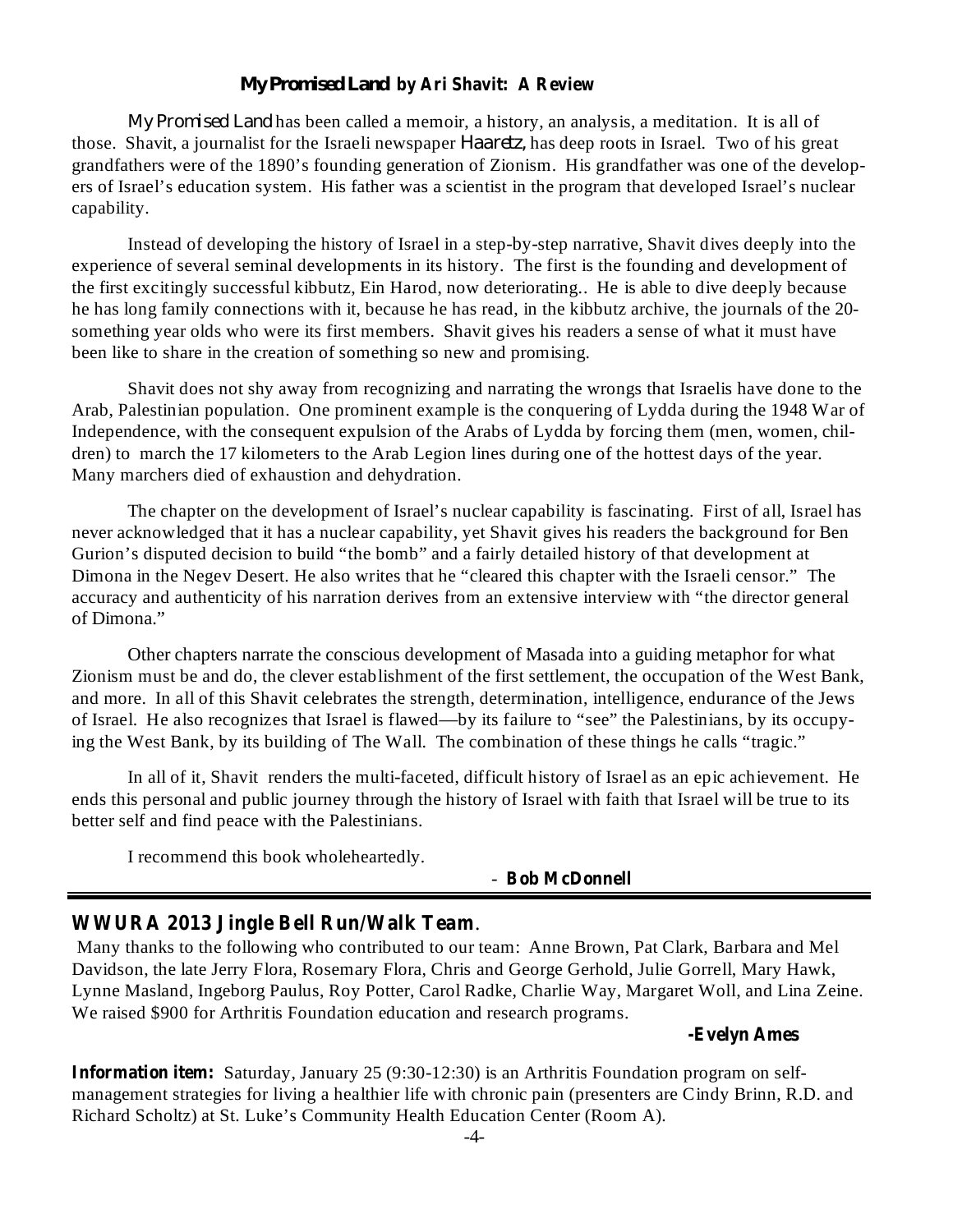### **JANUARY 2014 INTEREST GROUPS**

If you are interested in one of the groups please call or email the contact person.

**BOOK GROUP** --Donna Moore, 360-733-5769 <dfmoore12@gmail.com> Meets the 3rd Tuesday of the month.

We will meet January 21st at 2:30 p.m. at Donna Moore's home—346 Bayside Rd., Bellingham. January's book is *The Snow Child* by Eowyn Ivey (leader, Barbara Levin) February's book is *The Lost Wife* by Alyson Richman (leader, Evelyn Ames) March's book is *Mr. Rosenblume's List* by Natasha Solomons. Available at the library under the fitle Mr. Rosenblume's Dreams in English (leader, Chris Gerhold)

**BRIDGE GROUP** --Nicholas Bullat, <gnbmaestro@gmail.com>

Meets the 4th Tuesday of the month at member's homes.

We will meet January 28th at Carol Radke's home at 508 Lyla Lane. 733-5876.

**INFORMAL DINING --** Janet Berg, 360-733-4654, <janetlila@hotmail.com> Meets in small groups each month at member's homes.

**OPERA GROUP** --Evelyn Ames, 360-734-3184, <Evelyn.ames@wwu.edu>.

This group attends the opera independently or in small groups. Call Evelyn if you need a ride.

February 8, 2014 Dvorak's *Rusalka*

March 1, 2014 Borodin's *Prince Igor*—New production

**Metropolitan Opera HD Series for 2013-2014** , check this website for cast and dates of encores: http://www.metoperafamily.org/metopera/liveinhd/LiveinHD.aspx . In the left corner is Participating Theaters (click on United States and/or Canada for listing). There are 10 HD showings this season. Running times of each opera are listed at main website.

**Lincoln Theater in Mt. Vernon:** http://www.lincolntheatre.org/welcome (click on calendar) Check the **Pickford Film Center** for European opera showings: http://pickfordfilmcenter.org/

**SKIING** - Charlie Way, 360-734-0649,<cybway@aol.com> It continues to snow in the mountains—be sure to let Charlie know if you want to ski this year. *(cont'd on page 6)*

#### **Reservation Form Winter Luncheon Friday, February 7, 2014 Northwood Hall, 3240 Northwest Ave., Bellingham, 11:30 a.m.**

Name(s) \_\_\_\_\_\_\_\_\_\_\_\_\_\_\_\_\_\_\_\_\_\_\_\_\_\_\_\_\_\_\_\_\_\_\_\_\_\_\_\_\_\_\_\_\_\_\_\_\_\_\_\_\_\_\_\_\_\_\_\_\_\_\_\_\_\_\_\_\_\_\_\_\_\_\_\_

Address or Phone Number \_\_\_\_\_\_\_\_\_\_\_\_\_\_\_\_\_\_\_\_\_\_\_\_\_\_\_\_\_\_\_\_\_\_\_\_\_\_\_\_\_\_\_\_\_\_\_\_\_\_\_\_\_\_\_\_\_\_\_\_\_\_

Amount Enclosed \_\_\_\_\_\_\_\_\_\_\_\_\_\_\_\_\_\_\_\_\_\_\_\_\_\_\_\_\_\_\_\_\_\_\_ (\$15 member, \$18 for non-member)

## **Reservation Deadline is Monday, February 3, 2014**

**Barbara Evans, 715 No. Garden St.,** Make your check payable to WWURA and mail with this form to **#502, Bellingham, WA 98225.** Questions? Call 650-9724.